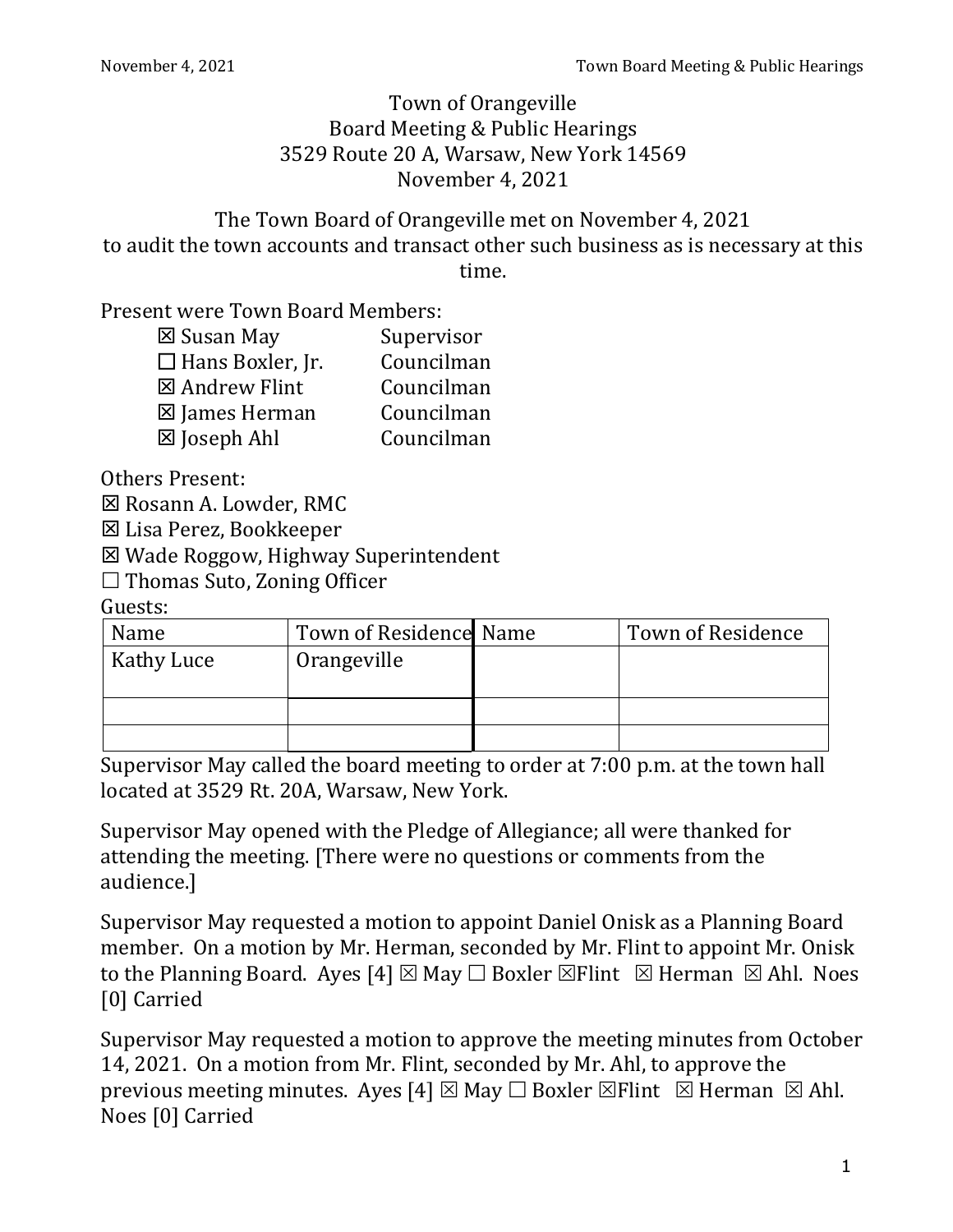Supervisor May requested a motion to approve the October 2021 Supervisors Report. On a motion from Mr. Ahl, seconded by Mr. Herman, to approve the Supervisor Report. Ayes [4]  $\boxtimes$  May  $\Box$  Boxler  $\boxtimes$  Flint  $\boxtimes$  Herman  $\boxtimes$  Ahl. Noes [0] Carried [There was also discussion regarding the Battery Station Project: If it is now operational, they should be submitted payment to the Town.]

Supervisor May discussed the information that she received from New York State DEC regarding the request from Wyco construction for a mining permit modification and renewal pursuant to article 23, title 27 of the Environmental Conservation Law for the Quakertown Road Mine. This information will be sent to the planning Board for the review and action.

## **Highway Superintendents Report**:

Rust Kote came in and did three trucks and the trailer. Truck 206 had a cracked cross member; \$2,700 parts and \$1,300 in labor. Truck 205; hauling sand, light came on, took the truck back in and the turbo was replaced \$2,000. Tires are wearing, ordered 4 front recaps coming, and tires on the pickup. Put gravel over on Wilder Road. Have sent bids out and have been checking specifications, trying to get prices on plow equipment; approximately \$270,000 for new truck.

Requesting a resolution to order the truck, we do not k now all of the surcharges yet, but we can piggyback on the Cattaraugus County bid. This way we can get on the list to order the truck.

The Supervisor requested authorized to accept the Cattaraugus County bid award for the Western Star 47X Dump / Plow truck \$146,989.00 and exercise the right to "piggyback" as an eligible subdivision under GLM section 103 (16) on behalf of the Town of Orangeville. On a motion by Mr. Herman, seconded by Mr. Flint to place order for truck, and the unforeseen surcharges. Ayes [4]  $\boxtimes$ May  $\Box$  Boxler  $\boxtimes$  Flint  $\boxtimes$  Herman  $\boxtimes$  Ahl. Noes [0] Carried

Supervisor May requested a motion to open the Public Hearing for the 2022 Budget at 7:30pm. On a motion by Mr. Herman, seconded by Mr. Flint to open the Public Hearing. Ayes [4]  $\boxtimes$  May  $\Box$  Boxler  $\boxtimes$  Flint  $\Box$  Herman  $\boxtimes$  Ahl. Noes [0] Carried

Mr. Roggow continued his report: Have an employee issue, need to hire a temporary position, Fulltime for 3 months, CDL A& B. On a motion by Mr. Ahl, seconded by Mr. Herman to advertise for the above position. Ayes [4]  $\boxtimes$  May  $\Box$ Boxler  $\boxtimes$  Flint  $\boxtimes$  Herman  $\boxtimes$  Ahl. Noes [0] Carried

Mr. Roggow stated that he has hired Jay Glosser, as a parttime driver for this winter. Mr. Roggow requested permission to advertise for three wing person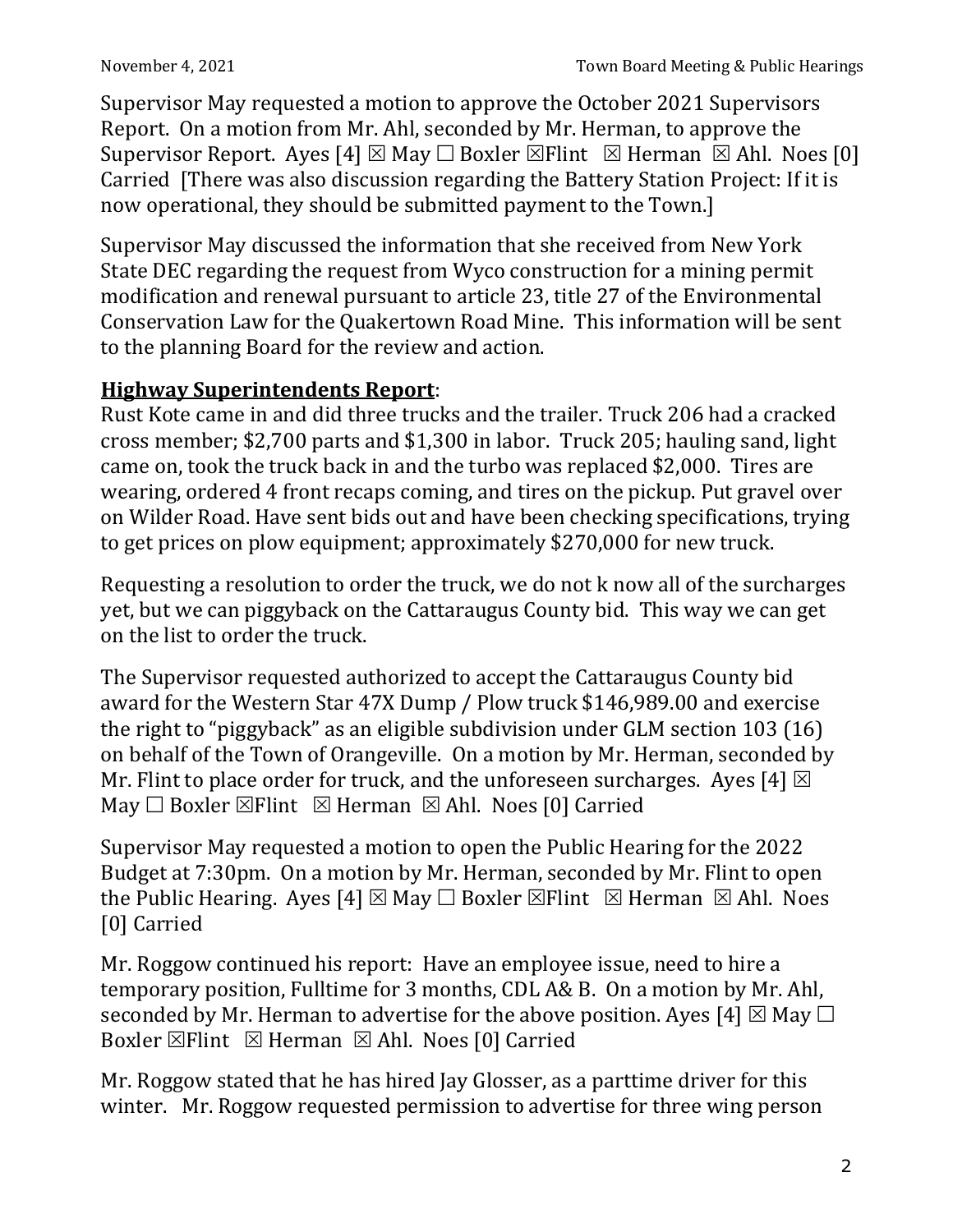positions. On a motion by Mr. Flint, seconded by Mr. Herman to advertise for 3 part-time positions of wing person. Ayes [4]  $\boxtimes$  May  $\Box$  Boxler  $\boxtimes$  Flint  $\boxtimes$  Herman Ahl. Noes [0] Carried

#### **Zoning – report in packet.**

#### **Town Clerk Report:**

Our Town website visits for October 2021 was 430, total of 1426 for the year. [It only collected data for ½ of the month.]The Towns total revenue for the month of October 2021 was \$643.00: \$140.00 for Zoning, \$333.00 for dogs, \$20.00 for late fees, \$25.00 for Scrap license and DEC, \$125.00. We had 23 dog renewals and 2 new dog licenses. To the general fund, \$228.02, Dogs were \$99.00, \$20.00 for late fees, DEC-\$4.02, \$25.00for Scrap license and \$140.00 for Zoning. We disbursed \$185.00 to Wyoming County, \$49.00 to Ag and Markets for dogs, DEC-\$120.98. Copies of all reports were viewed by the Town Board. Ms. Cheri Glosser and Ms. Stella Glosser have accepted the position as parttime Deputy Town Clerks.

Supervisor May requested a motion to close the Public Hearing on the 2022 Town Budget. On a motion by Mr. Flint, seconded by Mr. Herman, to close the Public Hearing. Ayes [4]  $\boxtimes$  May  $\Box$  Boxler  $\boxtimes$  Flint  $\boxtimes$  Herman  $\boxtimes$  Ahl. Noes [0] Carried

The budget is lower as the Varysburg Fire District is lower than anticipated. [\$66,619.19] On a motion by Mr. Herman, seconded by Mr. Ahl to accept the 2022 Town of Orangeville Budget. Ayes [4]  $\boxtimes$  May  $\Box$  Boxler  $\boxtimes$  Flint  $\boxtimes$  Herman Ahl. Noes [0] Carried

Supervisor May requested a motion to open the Public Hearing on Opting Out of Cannabis Sales. On a motion by Mr. Herman, seconded by Mr. Flint to open the Public hearing at 7:45pm. Ayes [4]  $\boxtimes$  May  $\Box$  Boxler  $\boxtimes$  Flint  $\boxtimes$  Herman  $\boxtimes$  Ahl. Noes [0] Carried

There was discussion with one audience member on what this law means, and how we can revisit this issue at a later date. Discussion regarding growing and sale occurred. The Public hearing was closed at 8pm, on a motion by Mr. Ahl seconded by Mr. Flint. Ayes [4]  $\boxtimes$  May  $\Box$  Boxler  $\boxtimes$  Flint  $\boxtimes$  Herman  $\boxtimes$  Ahl. Noes [0] Carried

## **A Proposed Local Law Entitled "Cannabis Local Law Opting Out of Retail Sales and On-Site Consumption Establishments"**

A local law adopted pursuant to Cannabis Law § 131 opting out of licensing and establishing retail cannabis dispensaries and on-site cannabis consumption establishments within the Town of Orangeville.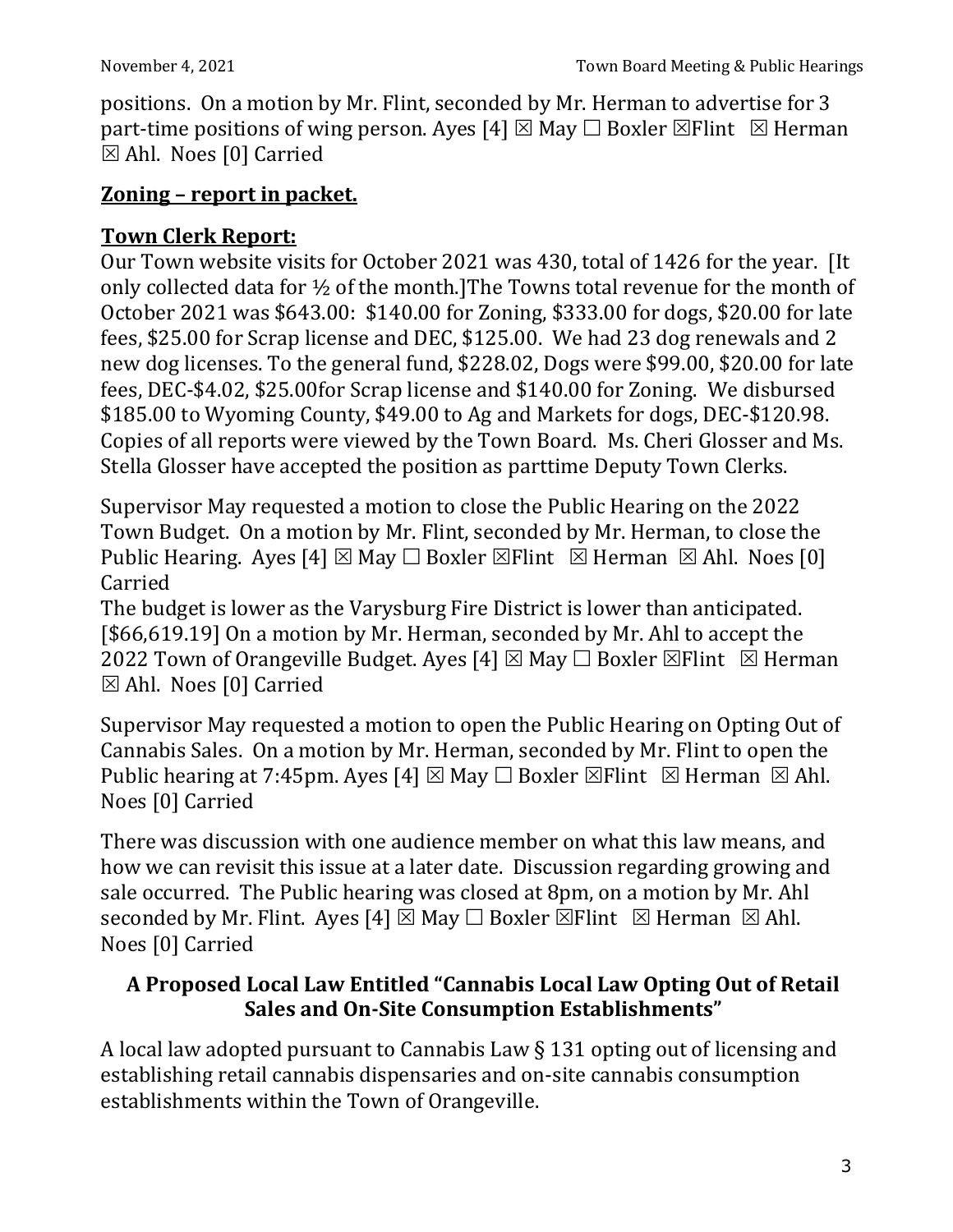#### **RESOLUTION ADOPTING LOCAL LAW ENTITLED, "CANNABIS LOCAL LAW OPTING OUT OF RETAIL SALES AND ON-SITE CONSUMPTION ESTABLISHMENTS" SUBJECT TO PERMISSIVE REFERENDUM**

The Town Board of the Town of Orangeville met at a regular meeting at the Town Office in the Town of Orangeville, New York on the \_4th\_ day of November 2021, commencing at  $\overline{7}$  p.m.

**WHEREAS,** all Board Members, having due notice of said meeting, and that pursuant to Article 7, §104 of the Public Officers Law, said meeting was open to the general public and due and proper notice of the time and place whereof was given as required by law; and

**WHEREAS,** the Town Board of the Town of Orangeville held a socially distanced public hearing due to the COVID-19 regulations on the proposed adoption of said local law on the \_4th\_ day of \_November, 2021 at \_7:\_45\_p.m., at which time all interested parties and citizens for or against the proposed law were heard; and

**WHEREAS,** former Governor, Andrew Cuomo signed into law the Marijuana Regulation and Taxation Act (MRTA) on March 31, 2021; an

**WHEREAS,** the Town Board of the Town of Orangeville has considered a proposed local law known as "Cannabis Local Law Opting Out of Retail Sales and On-Site Consumption Establishments," which would prohibit retail dispensaries and on-site consumption establishments within the boundaries of the Town of Orangeville; and

**WHEREAS,** Tax Law §493(c) places a 4% local tax on the retail sale of adultuse cannabis. If the Town of Orangeville adopts the proposed local law to opt-out of the retail sales of cannabis, the Town of Orangeville will not receive 3% of the 4% of the implemented local tax; and

**WHEREAS,** Local governments, such as the Town Board of the Town of Orangeville must adopt a local law subject to permissive referendum to opt-out of the retail sales and on-site consumption establishments of cannabis on or before December 31, 2021. No laws opting out of retail sales and on-site consumption establishments of cannabis are eligible to be adopted after December 31, 2021; and

**WHEREAS,** in an effort to combat drug use in the County of Wyoming, the Town Board of the Town of Orangeville believes it to be wise to prohibit cannabis retail dispensaries and on-site consumption establishments within the Town of Orangeville. With that being said, the Town Board of the Town of Orangeville finds in the best interest of the Town of Orangeville to adopt the proposed local law entitled, "Cannabis Local Law Opting Out of Retail Sales and On-Site Consumption Establishments"; and **NOW ON MOTION OF** \_Mr. Herman, which has been duly seconded by Mr. Flint, it is